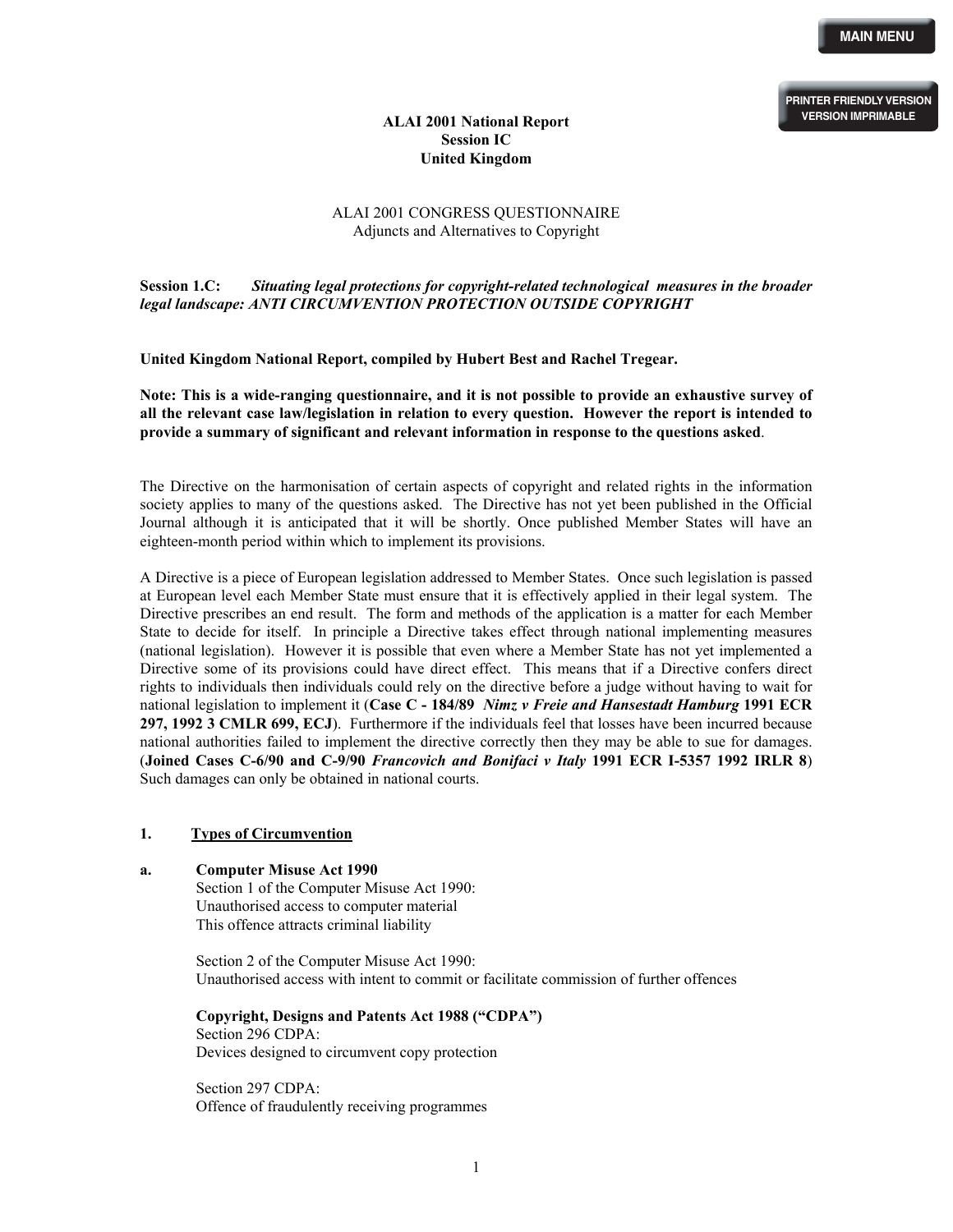This offence attracts criminal liability

Section 297A CDPA: Unauthorised decoders

Section 298 CDPA: Rights and Remedies in respect of Apparatus &c for unauthorised reception of transmissions

## **Telecommunications Act 1984**

Section 42 Telecommunications Act 1984: Fraudulent use of telecommunications system

### **Section 42A Telecommunications Act 1984**

...a person has in his custody or under his control anything...which may be used for the purpose of obtaining or for a purpose connected with the obtaining of a service to which section 42 (1) applies.

Availability of other legal remedies: *Denco v Joinson* **1992 1 AE 463** the Employment Appeals Tribunal ruled that the act of an employee in seeking to obtain unauthorised access to information held on an employer's computer constituted serious industrial misconduct justifying summary dismissal.

**b. Data Protection Act 1998** - Section 55 unlawful obtaining etc of personal data (criminalises the improper use of personal data).

Schedule 1 of the Data Protection Act 1998 contains the 8 data protection principles, which are general statements of acceptable processing practice. In this context the 7th data protection principle is particularly relevant: "Appropriate technical and organisational measures shall be taken against unauthorised or unlawful processing of personal data and against accidental loss or destruction of, or damage to, personal data."

**Section 42 Telecommunications Act 1984:** A person who dishonestly obtains a [service to which this subsection applies] with the intent to avoid payment of any charge applicable to the provision of that service shall be guilty of an offence.

#### **Section 297 CDPA**

**Fraud/conspiracy to defraud:** "an agreement by two or more by dishonesty to deprive a person of something which is his or to which he is entitled and an agreement by two or more to injure some proprietary right of his suffices to constitute the offence of conspiracy to defraud" **Scott v**  *Metropolitan Police Commissioner* **1975 AC 819 (definition given in** *R v Bridgeman and Butt***)** 

Theft Act 1968 section 15:

- (1) A person who by any deception dishonestly obtains property belonging to another, with the intention of permanently depriving that other of it,.....
- (2) For the purposes of this section "deception" means any deception (whether deliberate or reckless) by words or conduct as to fact or as to law, including a deception as to the present intentions of the person using the deception or any other person.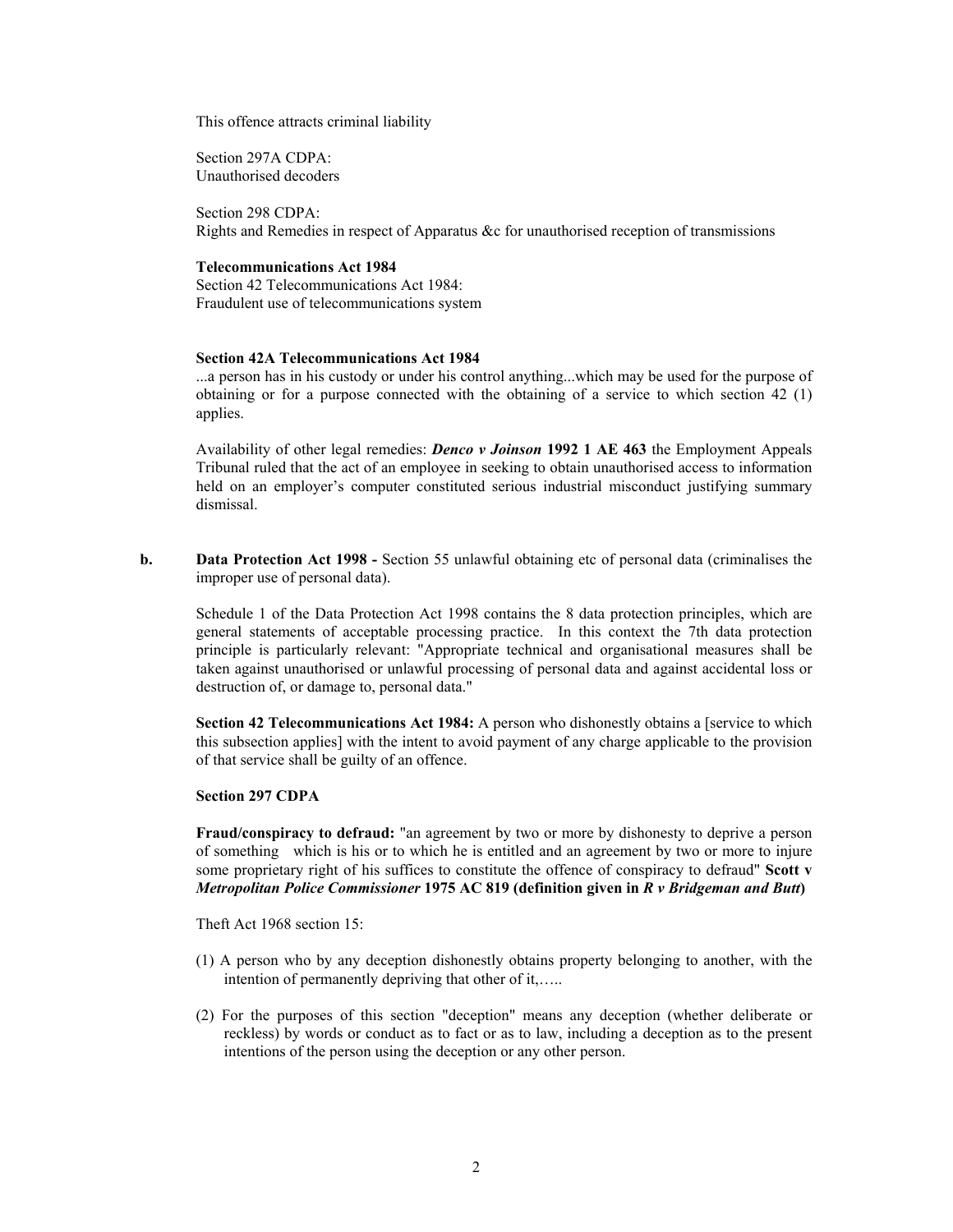The decision in *Re London and Globe Finance Corp. Ltd* **1903 1 CH 728** defined deception to mean: "to induce a man to believe a thing which is false, and which the person practising the deceit knows or believes to be false"

 **Forgery** - **Section 1 Forgery and Counterfeiting Act 1981:** A person is guilty of forgery if he makes a false instrument with the intention that he or another shall use it to induce somebody to accept it as genuine and by reason of so accepting it to do or not to do some act to his own or another person's prejudice.

In *R v Gold* **1987 3 WLR 803** the defendants gained unauthorised access to BT's Prestel service and then discovered the password codes of various private mail boxes. The defendants were prosecuted under the Forgery and Counterfeiting Act of creating a "false instrument" by entering the customer's authorisation code to enter the system. The critical issue was whether any false instrument had been made. The Court of Appeal decided that password codes are not a false instrument as they are not tangible. For this and other reasons, the Lord Chief Justice concluded that the Act was not intended to apply to the situation which was shown to exist in the present case.

**Wireless Telegraphy Act 1949, section 5 (b) (I):** it is an offence to use any wireless telegraphy apparatus i.e. a radio receiver, with the intent to obtain information as to the content of any message (whether sent by means of wireless telegraphy or not) which the person is not authorised to receive.

- **c.** See above. Government proposals relating in particular to child pornography and Internet "chat rooms" are expected.
- **d.** See above.
- **e. Theft Act 1968 section 1**: A person is guilty of theft if he dishonestly appropriates property belonging to another with the intention of permanently depriving the other of it….

Problems arise with the theft of information and the issue of whether the information separate from any connection with the tangible object may constitute the subject matter of theft. *Oxford v Moss* **1978 68 Cr App R 183** upheld the principle that information is not property. A student took a copy of a forthcoming exam paper from a lecturer's desk, photocopied it and returned the original. The offence of theft had not been committed, as the victim was not permanently deprived of the asset.

# **f. Telecommunications Act 1984**

Breach of confidence

**g,h.** Breach of contract

# **2 General tort law**

- **a.** *University of NSW v Moorhouse* 6 ALR 207, 133 CLR 21and *Amstrad Consumer Electronics plc v BPI* The Times 2 July 1995 - a tort of authorisation could occur if infringement took place (a claim for infringement of copyright - s. 297, 298 CDPA - would probably be the first line of attack).
- **b.** Injunctions are available (governed by general principles of law). Primary infringement of copyright is a strict liability offence. All other offences (including secondary infringement of copyright, computer misuse, theft, fraud, etc.) all require varying degrees of knowledge and intent.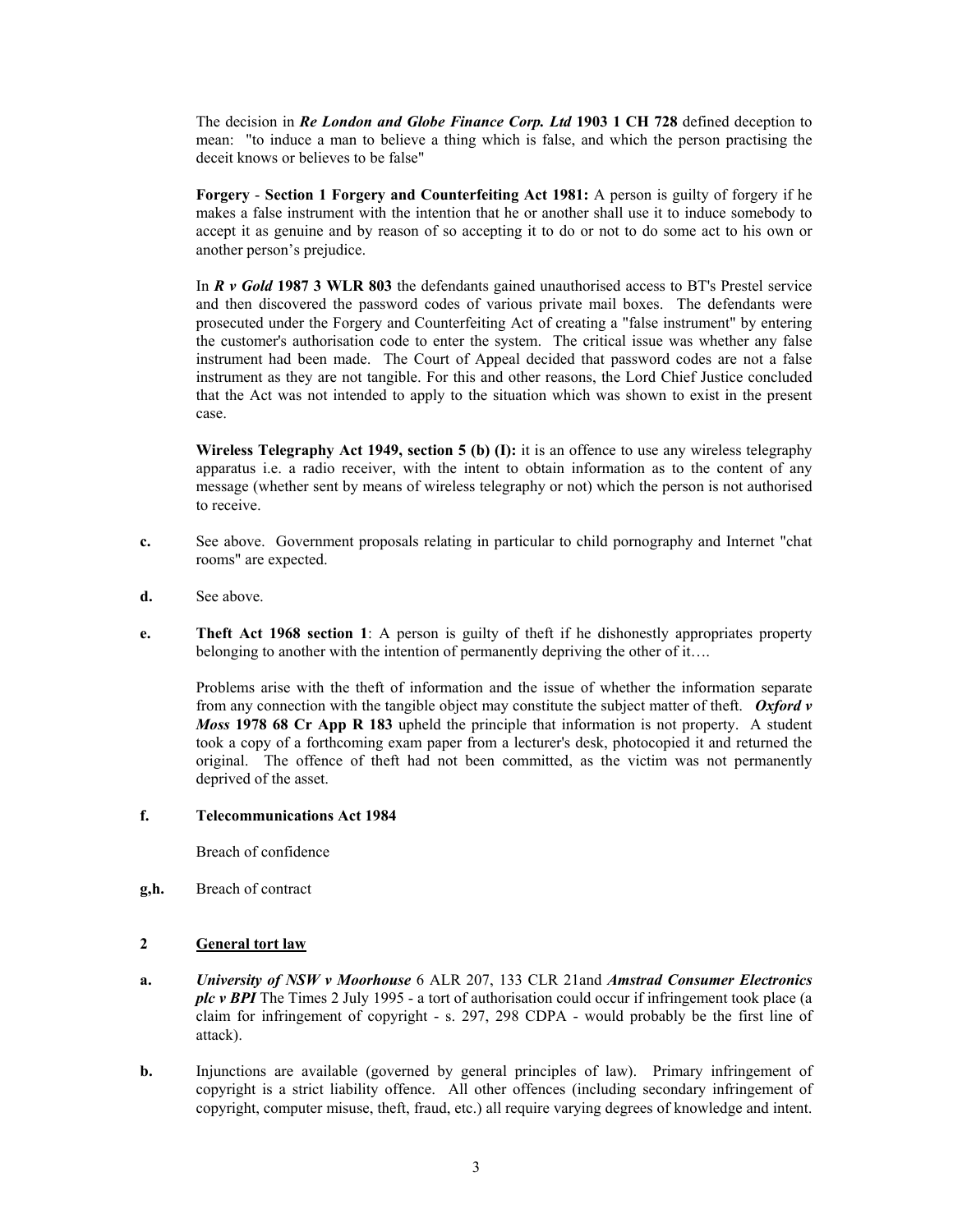# **3 Broadcasting law, cable and satellite regulations, protection of encrypted services or broadcasts, protection of conditional access services**

- **a-e.** These services and devices are covered by sections 297A and 298 of CDPA, and attract civil and criminal liability as provided by UK copyright legislation.
- **f.1.** The Conditional Access Directive has been implemented. The provisions are in the copyright regime - sections 297A and 298 of CDPA.

## *R v Bridgeman and Butt* **1996 FSR 538** - case under section 297A CDPA

In brief, BSKYB make satellite TV transmissions, and a smart card is required to decode these transmissions. The defendants were caught offering to provide unauthorised smart cards and were prosecuted with the offence of conspiring to commit a criminal offence under section 297A of the CDPA. On the basis that there was a right to be infringed and that the production of the unauthorised cards was to take place in England and that the direct victim of the intended fraud was to be a UK resident company, the conspiracy was indictable in England and Wales even in the absence of intended use or intended use of cards in the UK.

*BBC v Hi Tech Xtravision* **1991 1 WLR** - case under section 298 CDPA. BBC arrange satellite transmissions for reception outside the UK. BBC licensed manufacturers in the UK to produce decoding equipment and agreed to license equipment provided by these manufacturers. Hi Tech Xtravision manufactured decoders in the UK and began to sell them outside the UK at prices substantially lower than the officially licensed decoders. The case concerned whether section 298 CDPA could be used to restrain the manufacture in the UK of equipment only for sale and use outside the UK. The House of Lords said it could.

*British Sky Broadcasting v Lyons* **1995 FSR 357** - case under section 298 CDPA. The Defendant in this case imported, sold and supplied smart cards not authorised by the plaintiffs, which enabled the plaintiff's programmes to be shown without their consent. The Defendants claimed that section 298 CDPA, which gave rights only to persons who provided or sent signals from the UK was a quantitative restriction contrary to Article 30 of the Treaty of Rome which discriminated against non-UK transmitters. The judge granted summary judgment and refused to make a referral in respect of the Euro Defence.

Rationale for protection is in Recital 6 (internal market) of the Directive.

Yes, conditional access legislation could be applied to services provided through the internet and other networks. The definition of "transmission" at section 297A includes any programme included in a broadcasting or cable programme service…and information society service..which is provided from a place in the United Kingdom or any other service.

# **4. Telecommunications Law**

**a.1.** Sections 42 - 46 of the Telecommunications Act 1984 covers fraudulent use/access of a telecommunications system (section 42), interception by the operator of a public telecommunications system (otherwise than in the course of duty) (section 45).

Section 42A covers "anything ..which may be used for the purpose of obtaining or for a purpose connected with the obtaining of a service to which section 42 (1) above applies. But this section does not cover unauthorised decoders as defined at section 297A (4) CDPA.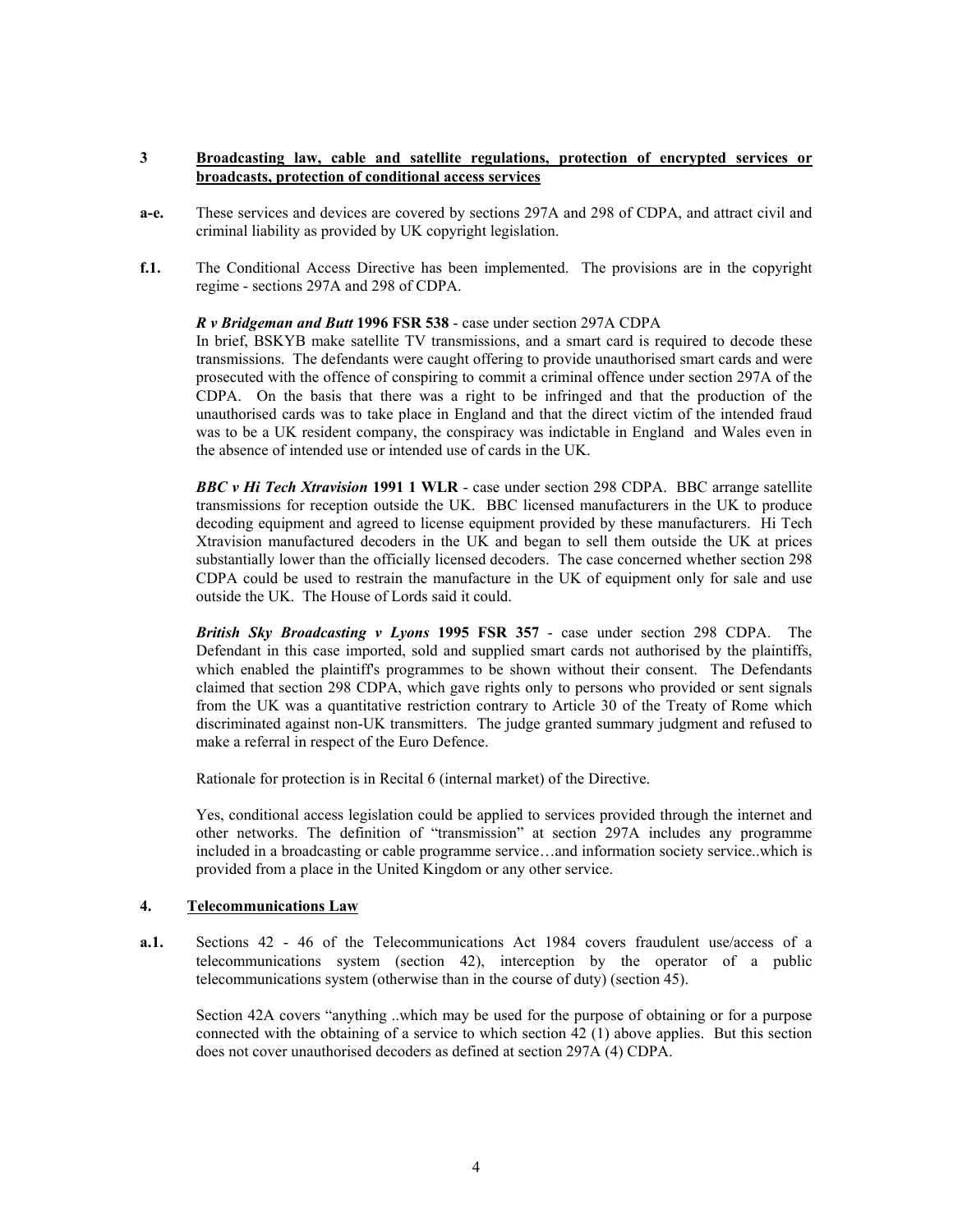#### **Summary of relevant provisions**

Section 42 Telecommunications Act 1984: Fraudulent use of a telecommunication system

*Morgans v DPP* **HL 2000 2 AE 522**: Defendant charged with 5 charges of offences contrary to section 1 (1) of the Computer Misuse Act 1990 and with two charges of fraudulent use of telecoms system contrary to section 42 of the Telcommunications Act 1984

### *R v Levitz, Mbele and Vowell* **1989 Crim LR 714**

Section 42A Telecommunications Act 1984:

Possession or supply of anything for fraudulent purpose in connection with use of telecommunication system

Section 43 Improper use of public telecommunication system

Section 44 Modification etc of messages

Section 45 Interception and disclosure of messages

- **2.** No
- **3.** Section 45 (2) of the Telecommunications Act 1984 details the circumstances in which interception by the person running the public telecommunication system is authorised:
	- (a) court order/criminal proceedings
	- (b) warrant, authorisation, notice under the Regulation of Investigatory Powers Act 2000 ("RIP")
	- (c) in compliance with any requirement imposed ..in consequence of the exercise by any person of any statutory power exercisable by him for the purpose of obtaining any document or other information
	- (d) in pursuance of any duty under RIP, Police Act 1997…etc.

RIP introduces a new interception regime. Interception is only permitted in specified circumstances, and it must be shown that the interception is necessary and justifiable. This legislation includes private networks (with exceptions).

**4.** These are criminal offences and prosecutions are brought by the Crown Prosecution Service.

OFTEL (Telecoms regulator) have told us that more recent legislation (Data Protection Act 1998, RIP) would probably now be used in preference to the above provisions.

**b.** Section 42 A Telecommunications Act 1984

# **5. Computer Crime**

**a.** Issue arises of whether computer related conduct should be regarded as requiring technology specific legislation or whether it might be satisfactorily regulated through the application of general criminal law provisions.

**Computer Misuse Act 1990** is the major computer specific criminal statute in the UK, intended to supplement provisions of general criminal law.

1980s Law Commissions identified that the act of obtaining unauthorised access to data held on a computer did not in the absence of further aggravating conduct constitute a criminal offence. This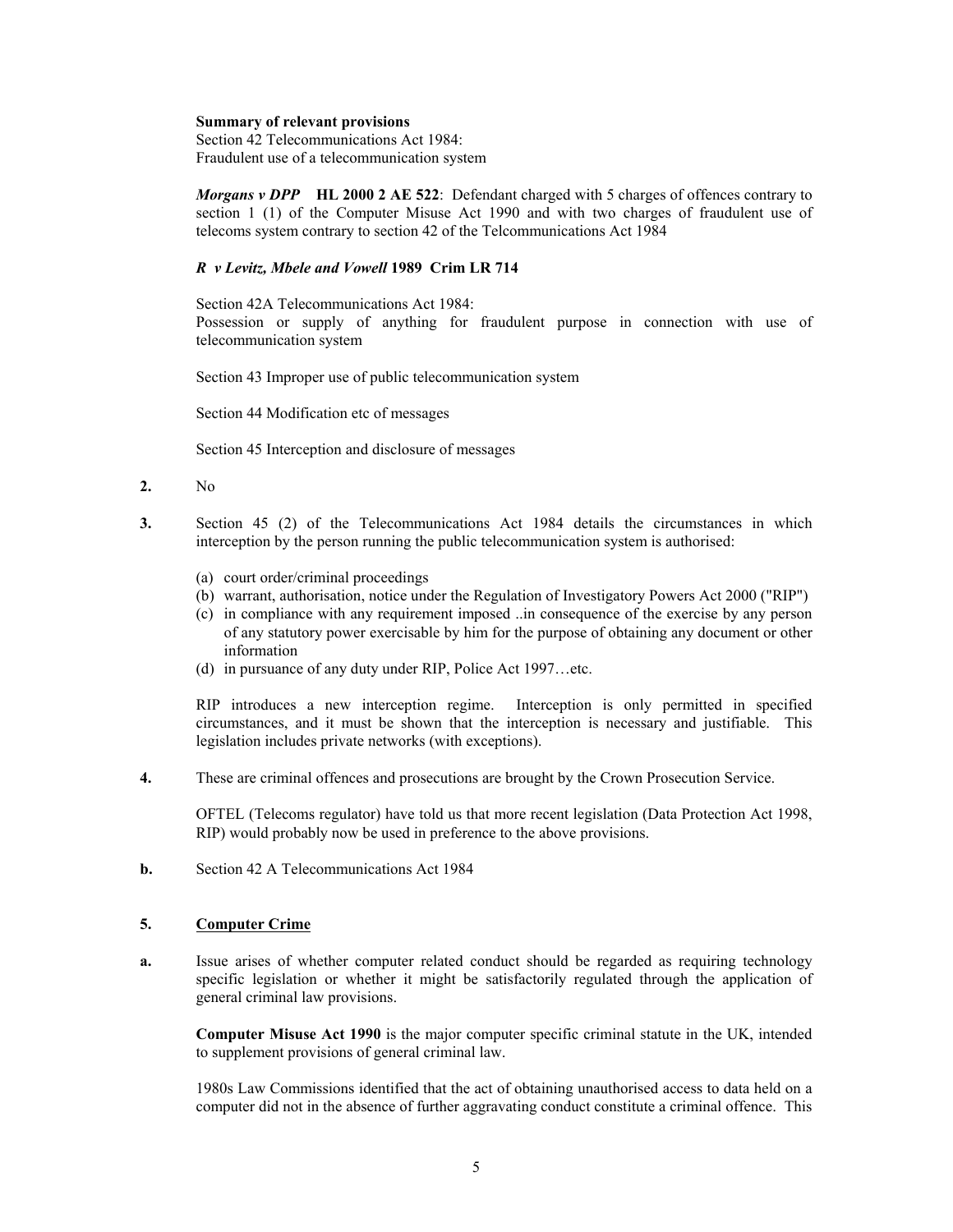and the decision in *R v Gold* **1988 AC 1063 (see above)** created a perception of vulnerability to computer hackers.

Sections 1-3 of the Computer Misuse Act cover unauthorised access to computer material (basic offence), unauthorised access with intent to commit or facilitate commission of further offences (ulterior intent offence) and unauthorised modification of computer material.

**b.** Section 1 of the Computer Misuse Act 1990:

A person is guilty of an offence if:

- (a) he causes a computer to perform a function with intent to secure access to any program or data held in any computer;
- (b) the access he intends to secure is unauthorised; and
- (c) he knows at the time when he causes the computer to perform the function that this is the case.

The way of getting unauthorised access is not defined.

**A-G's Reference (No 1 of 1991) 1992 3 WLR 432:** AG sought the opinion of the Court of Appeal on the question: In order for a person to commit an offence under section 1 (1) of the Computer Misuse Act 1990 does the computer which the person causes to perform any function with the required intent have to be a different computer from the one into which he intends to secure unauthorised access to any program or data held therein? The Lord Chief justice answered in the negative.

- **c.** These could be offences under section 297A CDPA etc. See above.
- **d.** Yes the person obtaining or seeking to obtain access to any programs or data must know that this is not authorised - Section 1 (c) of the Computer Misuse Act 1990.

Section 17 (5): access is unauthorised when the user is not himself entitled to control access of the kind in question to the program or data; he does not have the consent to access of the kind in question to the program or data from any person who is so entitled.

**e.** A number of cases have been brought under the Computer Misuse Act 1990. In particular the case law has clarified that the Act covers misuse of facilities by authorised users.

*R v Bignall* **1997 Times 6 June:** a police officer obtained access to data held on the police national computer in order to identify the owner of a motor vehicle. The information was sought for the police officer's personal interest. Once the conduct was discovered the officer was charged under section 1 of the Computer Misuse Act 1990. However it was held that no offence had been committed under that Act

*R v Bow Street Magistrates Court ex parted Allison* **1999 4 AER** -This case concerned the application by the US authorities for the extradition of the applicant to face charges inter alia of securing unauthorised access to the American Express computer with the intent to commit theft and forgery. It was also alleged that the applicant had caused unauthorised modification to the contents of the computer system. Following the decision in Bignall it was held that a section 1 offence had not been committed. On appeal the House of Lords rejected the notion that misuse of access rights could not incur criminal sanctions. Therefore misuse of facilities by authorised users will expose them to the risk of criminal prosecution.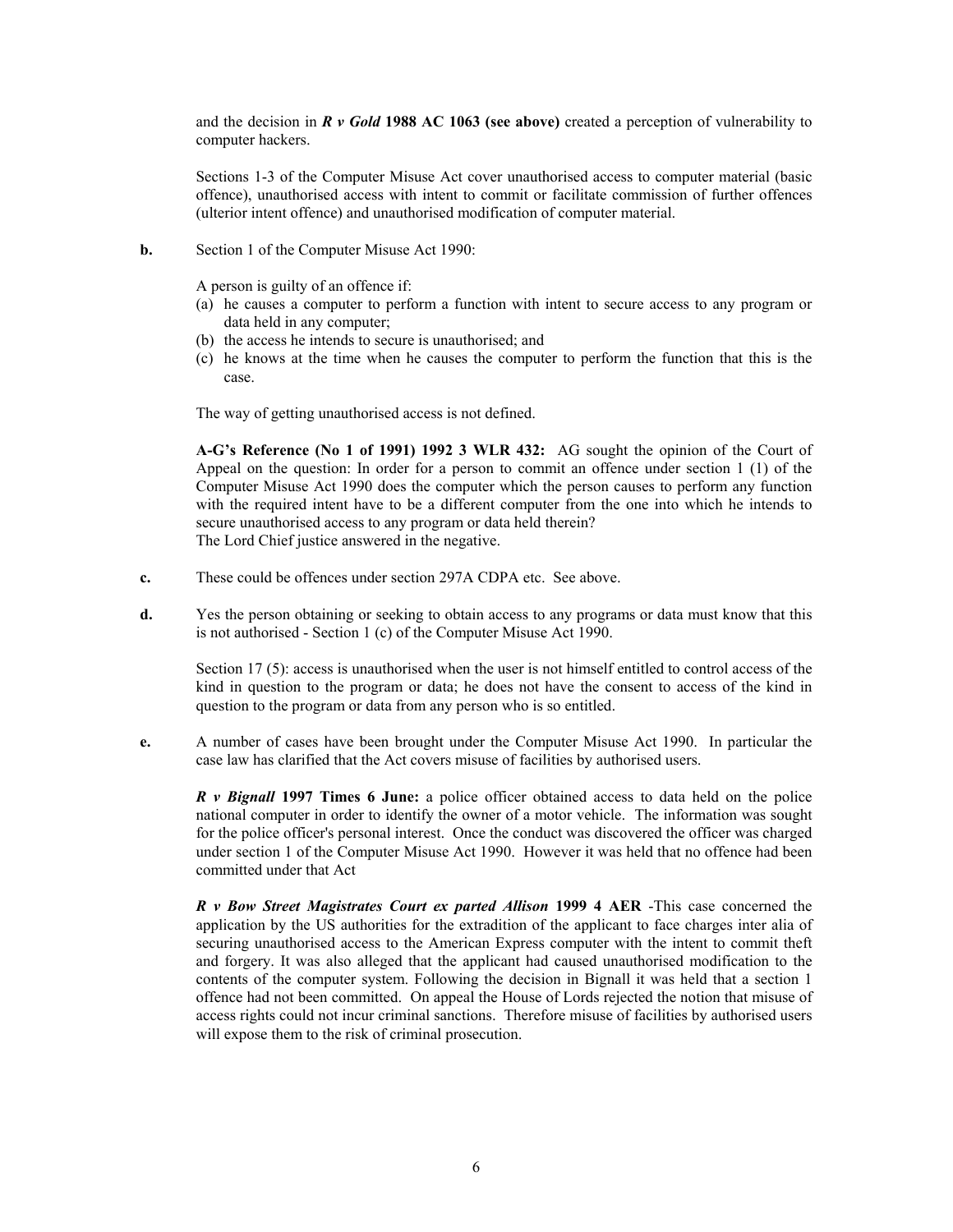**f.** Yes the Act is intended to supplement existing criminal law provisions. It is not possible in this report to detail every aspect of criminal law which could apply in this context. This is only a summary of some of the provisions of criminal law which could be relevant.

**Section 3 (6) of the Computer Misuse Act 1990** is intended to avoid any possibility of overlap between the Computer Misuse Act 1990 and the Criminal Damage Act 1971.

*Cox v Riley* **1986 83 Cr App Rep 54 -** in this case an employee deleted computer programs from a plastic circuit card which was required to operate a computerised saw. It was held that property had been damaged.

*R v Whiteley* **1991 93 Cr App Rep 25 -** in this case the defendant was convicted of causing damage through gaining unauthorised access to the Joint Academic Network System and deleting and amending a substantial number of files. It was held that the alteration of magnetic particles on the disk impaired the value and usefulness of the disk and constituted damage.

The attempt to exclude Criminal Damage Act 1971 in the computer context may not be effective. It is suggested that damage to data held on a computer disk might still be regarded as adversely affecting its physical condition.

Other possible offences include: conspiracy to defraud, theft, forgery, fraud *R v Bridgman and Butt* **[1996] FSR 538** 

Ian Lloyd in his text book on Information Technology Law says "it may well be that an attempt by a software producer to include anti-copying devices which would have the effect of causing software to stop working in the event an attempt to copy was detected, would constitute the offence of extortion."

## **6. Unfair Competition law**

**a.** *BSkyB V Lyons* [1995] FSR 357. The defendant attempted to raise a euro defence: section 298 CDPA a quantitative restriction contrary to Article 30 discriminating against non UK transmitters. The Judge granted summary judgment and euro defence failed. In interpreting and applying Article 36 of the Treaty of Rome it was for the national legislature to determine the conditions for the protection of a right like a transmission right but these conditions should not amount to an arbitrary discrimination or a disguised restriction of trade between member states.

## **European Commission Press Release 24 March 2001 EU starts procedure against IMS Health in Germany**

The case involves the analysis of sales information for the health care industry.

IMS Health group an American group are accused by NDC a rival of having sewn up the German market so efficiently that NDC and AzyX Geopharma another rival cannot compete. In the past year or so both have tried to launch products only to be told by potential customers that they want the presentation of the drugs data based on the IMS system, which is protected by copyright and called the 1860 brick structure. IMS successfully sued NDC and AzyX Geopharma in Germany for copyright infringement as they copied some elements of the drugs database.

In December 2000 NDC and AzyX Geopharma appealed to Brussels requesting that IMS be forced to license its system to them so as to open the market to competition. The argument is that IMS have abused an "essential facility". The European Commission sent its objections to IMS in March stating that the refusal to licence is prima facie abuse of a dominant position within the meaning of Article 82 of the European Treaty. According to European Competition Commissioner Mario Monti should the Commission's initial opinion be confirmed then IMS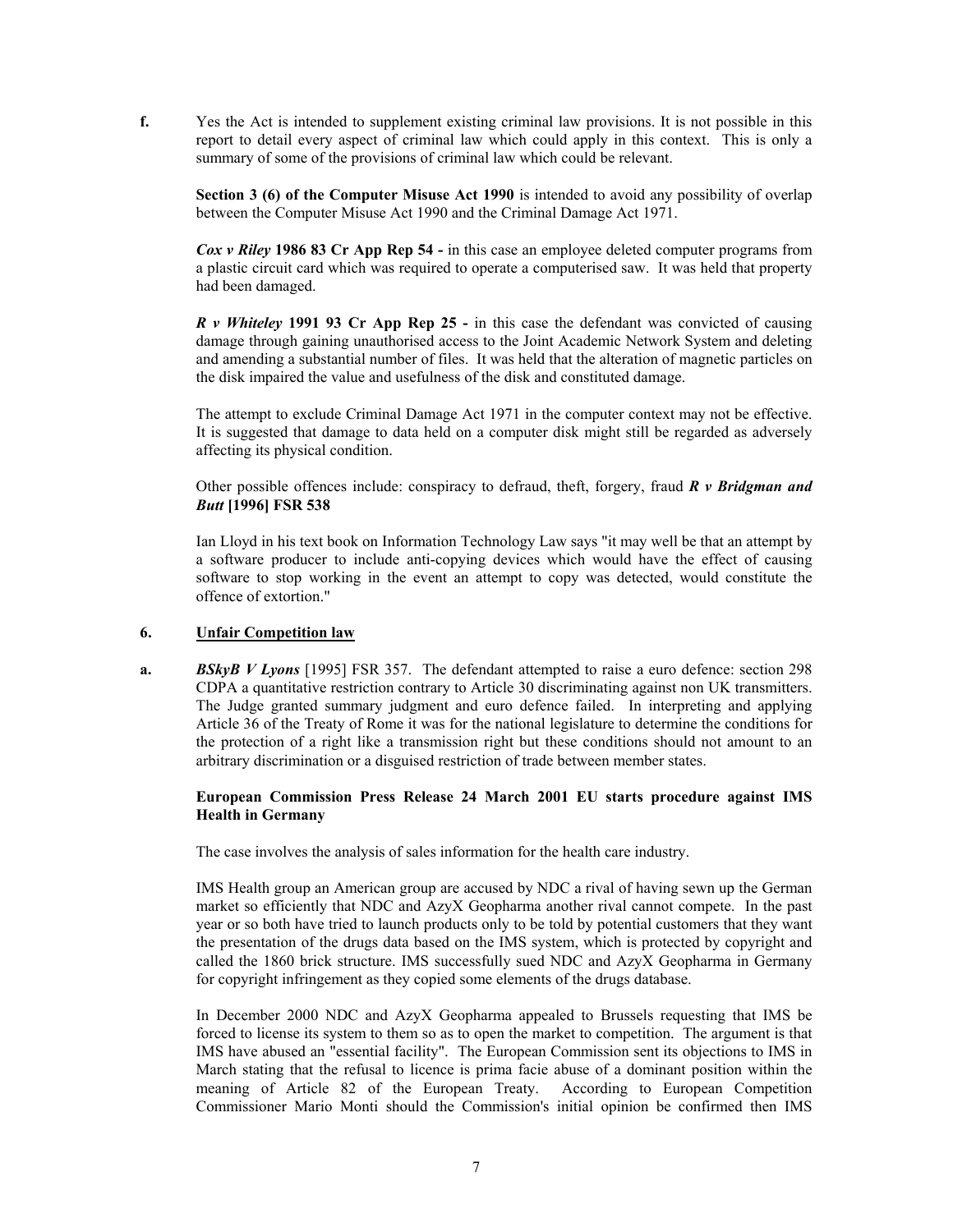would have to licence the use of the 1860 brick structure on non-discriminatory commercially reasonable terms.

**b.** The UK Competition Act 1998 came into force in 2000, and was intended to align the UK competition position with the Treaty of Rome. Prior to that, unfair competition as such would have to have been raised as a euro defence (as in BskyB above) and not in the domestic courts. Now there would need to be abuse of a dominant position or an anti-competitive agreement, which involves analysis of the economic position. Market definition would be a significant issue, as in IMS above.

## **7 Protection of technological measures as such**

**a.** Technical means of protection could be protected by copyright, patent or trade secret.

Patents for software is a controversial topic. Patents Act 1977 and the European Patent Convention 1973 exclude computer software and methods of doing business "as such" from patent protection.

UK Patent Office launched a public consultation on whether patent protection should be extended to include software and business methods. The Patent Office announced on 13 March 2001 that the position would not be changed but called for urgent European action. The European Commission's response to its own consultation exercise is expected shortly.

In point of fact, thousands of software patents have been granted. This has been achieved by crafty wording and time-pressed examiners. Whether these patents will all survive challenge in courts (possibly as being anti-competitive) remains to be seen.

**b.** No.

# **8. Other protections**

- **a.** This is covered elsewhere in responses.
- **b.** Contracts can provide effective protection between the parties to the contract. Recent legislation (Contracts (Rights of Third Parties) Act 1999) gives enforceable rights to third parties who benefit from the contract, but these rights can be excluded from contracts. There is extensive case law on general contracts which is applicable, including case law on bringing terms and conditions to the attention of the other party, Unfair Contract Terms Act 1977 and much other consumer protection legislation which includes the reasonableness test for contractual terms.

### **9. Limitations, exceptions, fundamental rights, third parties and public interest**

Article 10 ECHR Everyone has the right to freedom of expression…

Article 10 (1) - states that it does not prevent states from requiring licensing of broadcasting, television or cinema enterprises.

Article 10 (2) - the exercise of the freedoms in article 10 (1) carries with it duties and responsibilities.

Freedom of Information Act - replaces the non-statutory code of access to Government Information. FOIA does not have to be fully implemented until 30 November 2005 at the latest. A guide to FOIA is available on the Information Commissioner's website an is an outline work plan showing the proposed activities to be undertaken by her office up to March 2002.